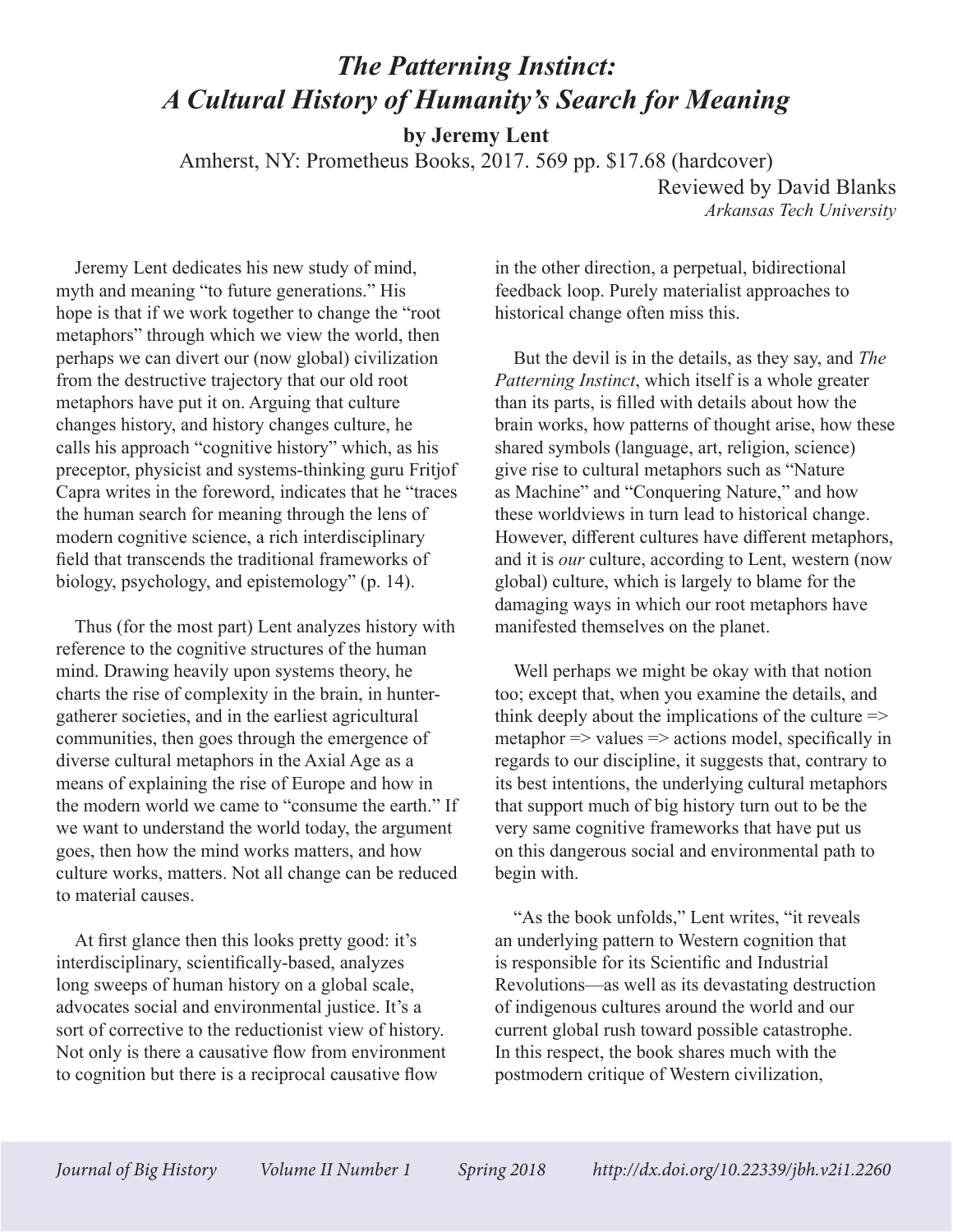recognizing those capitalized universal abstractions such as Reason, Progress, and Truth to be culturespecific constructions. In fact, a significant portion of the book is devoted to tracing how these patterns of thought first arose and then infused themselves so deeply into the Western mind-set as to become virtually invisible to those who use them" (p. 19). So whether we are persuaded by the "cognitive history" model or not, this is still something we are going to have to grapple with—and for this reason alone this book is worth reading.

Abstractions such as Reason, Progress and Truth, Lent argues, are not universal but culturally specific. These are the root metaphors upon which big history metaphors such as arrow of time, emergence, complexity, thresholds, and Goldilocks conditions rest, which creates something of a conundrum: Whereas big history wants global citizens to think *more* scientifically in order to guide the planet to a more salutary future, Lent feels that this is misguided. He wants us to reevaluate our values and to shift our cultural metaphors away from Christian and Scientific Revolution ones such as "Dominion Over Nature" and "Nature As Machine" toward eastern ones such as "Nature As Giving Parent" and "Reverent Guests Of Nature." There is nothing wrong with science—the work under review is scientifically-based—, but we cannot get at everything we want to know though science, Lent says, and therefore we will need room for philosophy too, and some of the more speculative scientific methods, and for art and psychology, and also for intuition.

Now in my estimation, "trying to introduce a new vision of the past" by weaving "many disciplines of human knowledge together into a single, seamless narrative" to see "whether the inhabitants of planet Earth will be able to cooperate in achieving the goal of reaching a more or less sustainable future in reasonable harmony" makes *The Patterning* 

*Instinct* a work of big history in the same manner, say, as Robert Bellah's *Religion In Human Evolution*  $(2011).<sup>1</sup>$  But some big historians won't see it this way.

And the author does not see it this way. (I asked him.) In fact Lent does not mention big history in this book at all, not even an oblique reference. He does not see it as a work of big history, he said, first, because he does not begin with the big bang and cosmic evolution but with an archaeology of the mind and the emergence of symbolic thought. Second, the author does not see his primary audience as students or academics but rather as educated laypersons perhaps with a social activist bent who, as he puts it, are caught between the incompatible worldviews of monotheism and scientific reductionism: people who "seek alternative explanations for meaning in their lives, which are frequently dismissed by science as incoherent" (p. 271). Lent offers as an alternative the Neo-Confucian tradition which, he says, "provides a coherent framework for systems-based interpretations of age-old Western philosophical issues such as how mind arises from the brain, what the basis of ethics and morality is, and how to live harmoniously and sustainably in the natural world" (p. 272).

At which juncture many readers of this journal will agree with Mr. Lent and say, no, this is not a work of big history, because it moves beyond explanations that are based upon the best available empirical evidence and an agreed-upon method of scientific reasoning narrowly construed. But this is just my point. It does not appear to me that the genie of big history is ever going to be stuffed back into that culturally-specific bottle, and now that it's out

<sup>1</sup> David Christian, Cynthia Stokes Brown, Craig Benjamin, *Big History: Between Nothing and Everything* (McGraw Hill: New York, 2014), 2; Cynthia Stokes Brown, *Big History: From the Big Bang to the Present* (The New Press: New York, 2007), xi; 2; Fred Spier, *Big History and the Future of Humanity* (Wiley-Blackwell: Chichester, West Sussex, UK:, 2010), 203.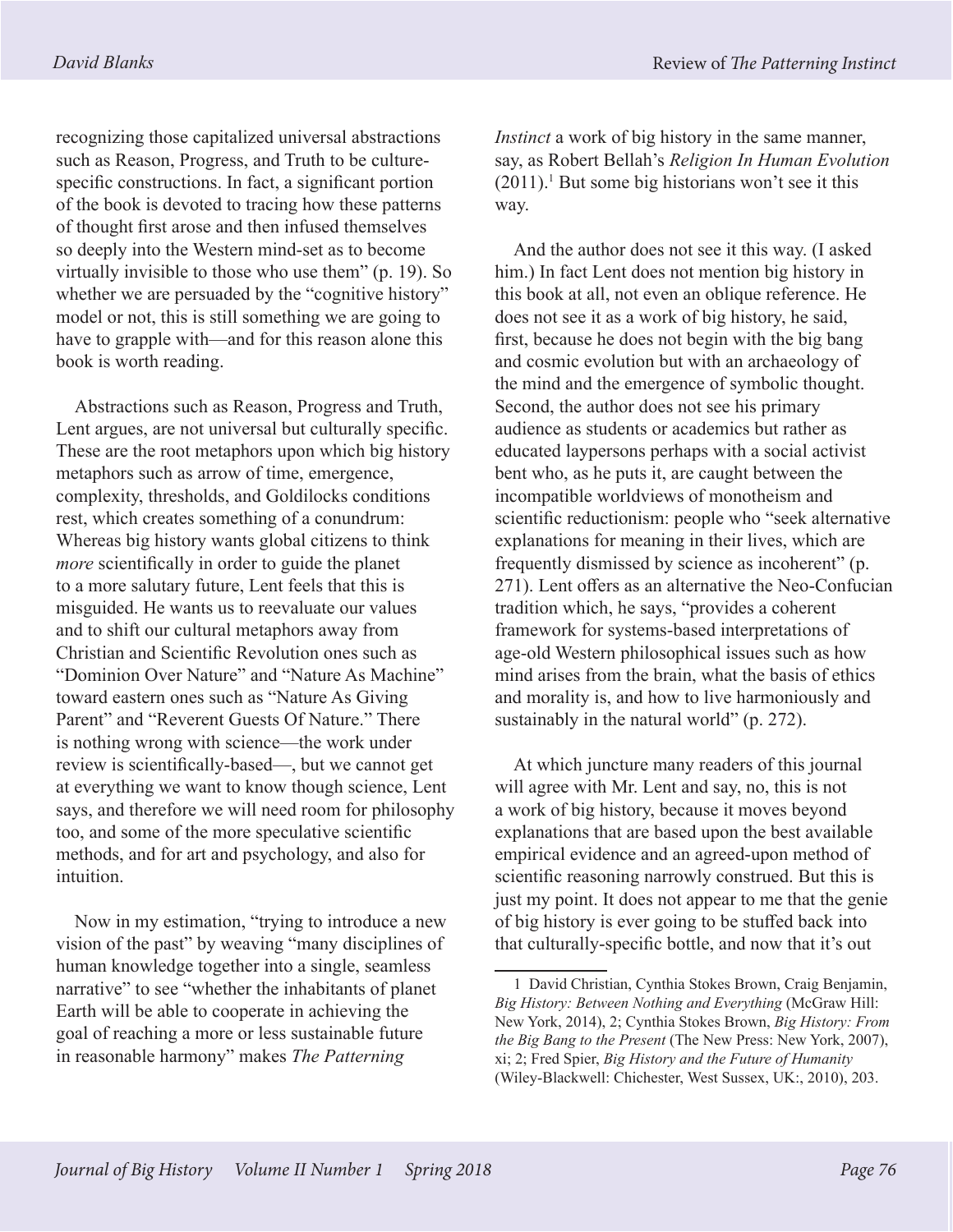in the world, for every self-proclaimed big historian who has just placed this book back on the shelf and gone off in search of something by Richard Dawkins, there is another self-proclaimed big historian happily heading towards the check-out line.<sup>2</sup>

Let's be honest with ourselves. Big history is *not* methodologically or ideologically or even pedagogically unified. There exists a wide range of approaches from the "scientistic" (and I choose this term carefully) to the "mystic." Big history is still very much a contested discourse. One of the unanticipated benefits of this book is that it holds a mirror up to our discipline and forces those of us who choose to engage with it to reexamine our assumptions about what it is that we are trying to accomplish and how we are going about it.

Mr. Lent has chosen the venerable Prometheus Books (partnered with Random House since 2013) as publisher, and this hardcover edition it is being made available at a price that future generations will be able to afford, which fits well with Prometheus' philosophy as an "advocacy press" that seeks "to cultivate reason, science, humanistic values, and free inquiry in all areas of human interest." Neither a commercial press aiming to turn a profit, nor a university press that looks solely at scholarly appeal, Prometheus asks primarily whether a book "is meaningful to and readable by the general educated public." This one certainly meets that criterion while at the same time remaining challenging and serious

of purpose.<sup>3</sup>

Where I take issue with *The Patterning Instinct* is in its characterization of the outcomes of the Axial Age and the subsequent unfolding of modernity. Many historians might find that the narrative is not nuanced enough—and too one-sided ideologically. Not that there is anything wrong with declaring your ideology up front: better that than pretending you don't have one. It's just that here in the thick of things, after a stimulating reflection on language, symbolic thought, what it means to become human, and the cultural metaphors produced by the earliest societies, the author veers off into a potted history of the differences among ancient civilizations and the rise of the West that boils down to a summative evaluation of Greek and Chinese culture. In essence, the Greeks (the West), ascribing to monotheism, mind-body dualism (Plato, Descartes), and abstract thinking got us into this mess; and the Chinese, more down-to-earth, systems thinkers (Confucianism, Buddhism, Taoism) can help get us out. It is the Truth vs. the Way.

Now of course this does not do justice to the subtleties of Lent's thinking. You will have to delve into this yourself to fully appreciate his analyses of different patterns of cultural metaphor, but the fact remains that there are some very stark comparisons here between east and west that will not stand up to close scrutiny. To say, for example, in a discussion of the scientific revolution, that whereas Europeans "showed great dexterity in appropriating the new way of thinking as further justification for world domination" (p. 314), the "ultimate objective" for the Chinese cosmological viewpoint "was harmonization: the healthy integration of the individual with society and of humanity with the

<sup>2</sup> On the differences between Lent and Dawkins, see Jeremy Lent, "The Dangerous Delusions of Richard Dawkins," Alternet, August 3, 2017, https://www.alternet.org/belief/ dangerous-delusions-richard-dawkins; Jerry Coyne, "Response to Lent," *Why Evolution Is True*, August 7, 2017, https:// whyevolutionistrue.wordpress.com/2017/08/07/predictablysalon-publishes-a-new-dawkins-hit-piece-and-its-as-dreadfulas-youd-expect/; Jeremy Lent, "Beyond Reductionism: An Open Letter in Response to Jerry Coyne," *Patterns of Meaning*, August 10, 2017, https://patternsofmeaning.com/2017/08/10/ beyond-reductionism-an-open-letter-in-response-to-jerry-coyne.

<sup>3</sup> Paul Kurtz, "Prometheus Books: Spreading Freethought Worldwide," *International Humanist News* (November 2003): 14-15. Kurtz is the founder and publisher of Prometheus Books which, in turn, is a Specialist Member of the International Humanist and Ethical Union.